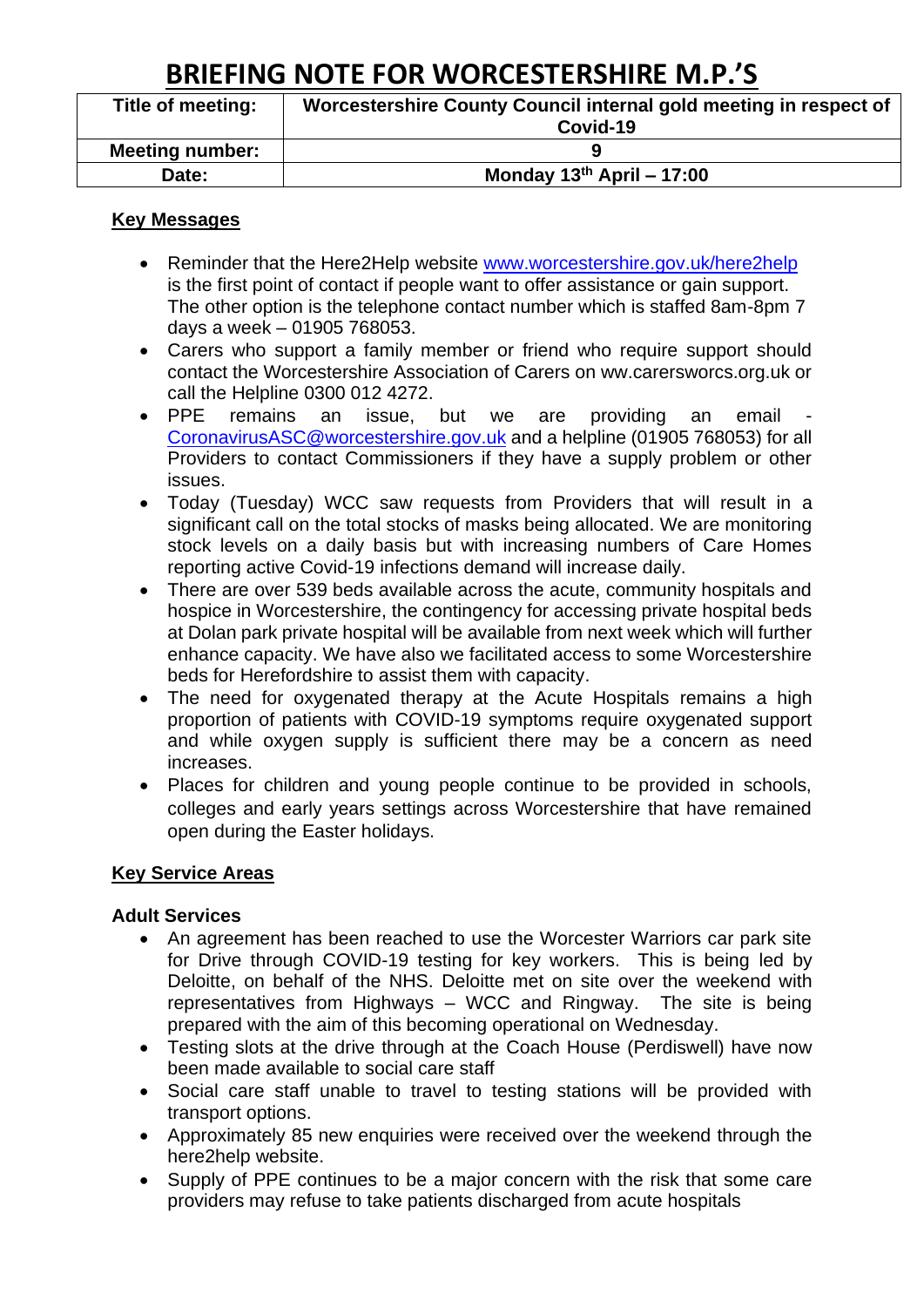# **BRIEFING NOTE FOR WORCESTERSHIRE M.P.'S**

# **Children's Services**

- Social Care capacity holding up, with additional shifts being worked and visits reduced to statutory minimum and carried out 'virtually' wherever possible.
- Direct support provided to those leaving care who are living independently, especially around the Social Distancing message.
- Calls for additional PPE remain with a maximum of one weeks supply available for social care visits to vulnerable children
- Lower numbers of vulnerable children are attending school than expected but we continue to work hard to encourage attendance.
- Children of critical workers and vulnerable children aside, the Government have confirmed that schools will remain shut for the foreseeable future.

# **Community Services**

- All Libraries and Museums remain closed
- Registering of deaths is now taking place over the phone.
- Trading Standards are actively raising awareness of potential scams
- Support is being given through volunteers and through community groups to assist with pharmacy deliveries.
- Food parcels continue to be distributed to the individuals within the Shielded Cohort / those in urgent need.

## **Economy & Infrastructure**

- All major infrastructure project construction sites are now temporarily shutting down in a controlled manner
- All Household Waste & Recycling Centres remain closed which aligns with recently updated guidance from Government
- Refuse collections appear to be catching up to normal schedules and some districts are reintroducing garden waste collections from today.

## **Workforce and Training**

- Daily communication update issued to staff
- The County Council are reviewing options around furloughing staff that are unable to be redeployed or where their workload has significantly reduced

## **Communications**

- Regular bulletins on local media to promote the here2help programme.
- Enquiries coming in on the potential testing site at Sixways.

## **Finance**

• Continue to evaluate the quantum of higher costs for the first quarter.